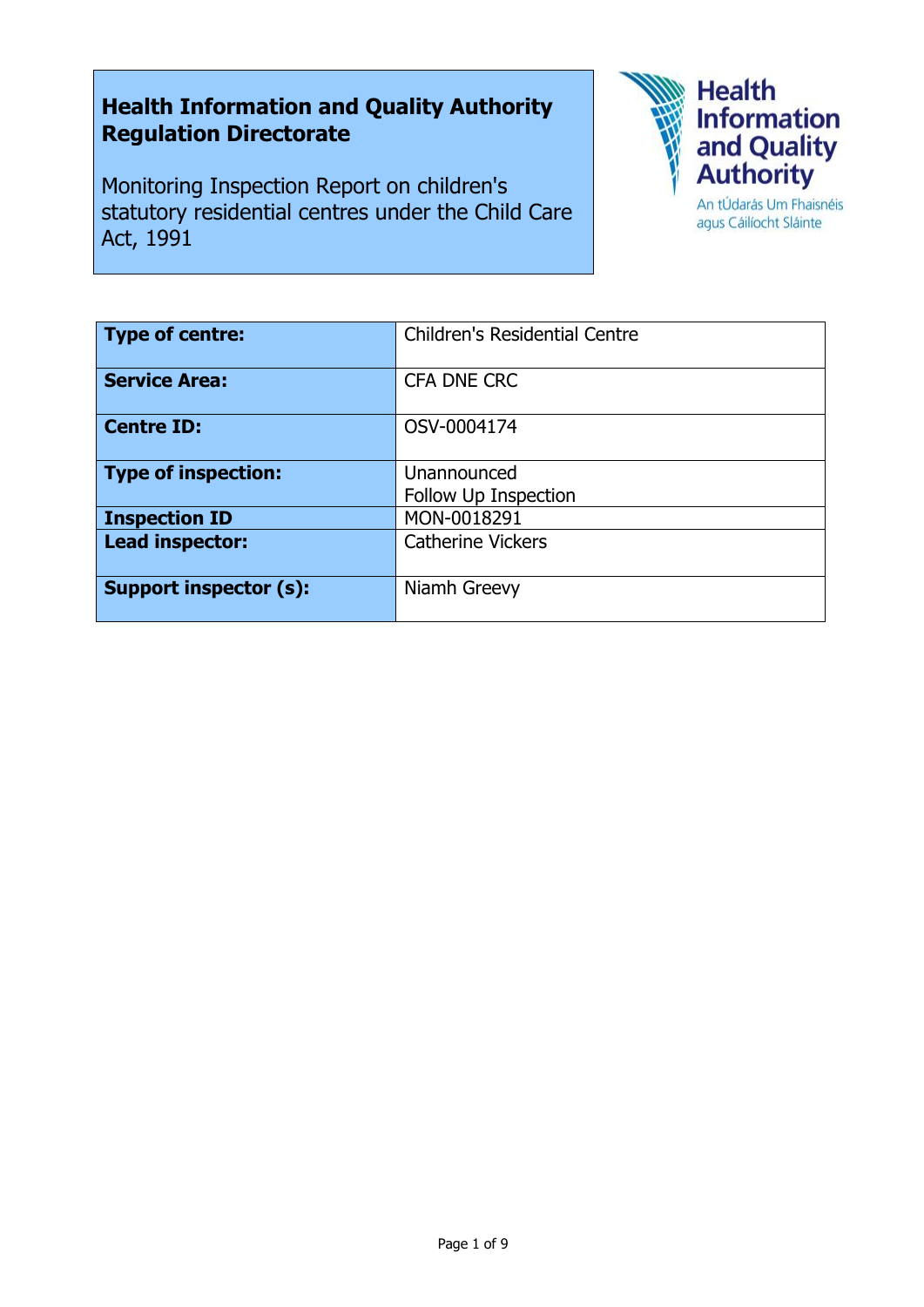## **Children's Residential Centre**

About monitoring of children's residential services

The Health Information and Quality Authority (the Authority) monitors services used by some of the most vulnerable children in the state. Monitoring provides assurance to the public that children are receiving a service that meets the requirements of quality standards. This process also seeks to ensure that the wellbeing, welfare and safety of children is promoted and protected. Monitoring also has an important role in driving continuous improvement so that children have better, safer services.

The Authority is authorised by the Minister for Children and Youth Affairs under Section 69 of the Child Care Act, 1991 as amended by Section 26 of the Child Care (Amendment) Act 2011, to inspect children's residential care services provided by the Child and Family Agency.

The Authority monitors the performance of the Child and Family Agency against the National Standards for Children's Residential Services and advises the Minister for Children and Youth Affairs and the Child and Family Agency. In order to promote quality and improve safety in the provision of children's residential centres, the Authority carries out inspections to:

. assess if the Child and Family Agency (the service provider) has all the elements in place to safeguard children

• seek assurances from service providers that they are safeguarding children by reducing serious risks

· provide service providers with the findings of inspections so that service providers develop action plans to implement safety and quality improvements

 $\cdot$  inform the public and promote confidence through the publication of the Authority's findings.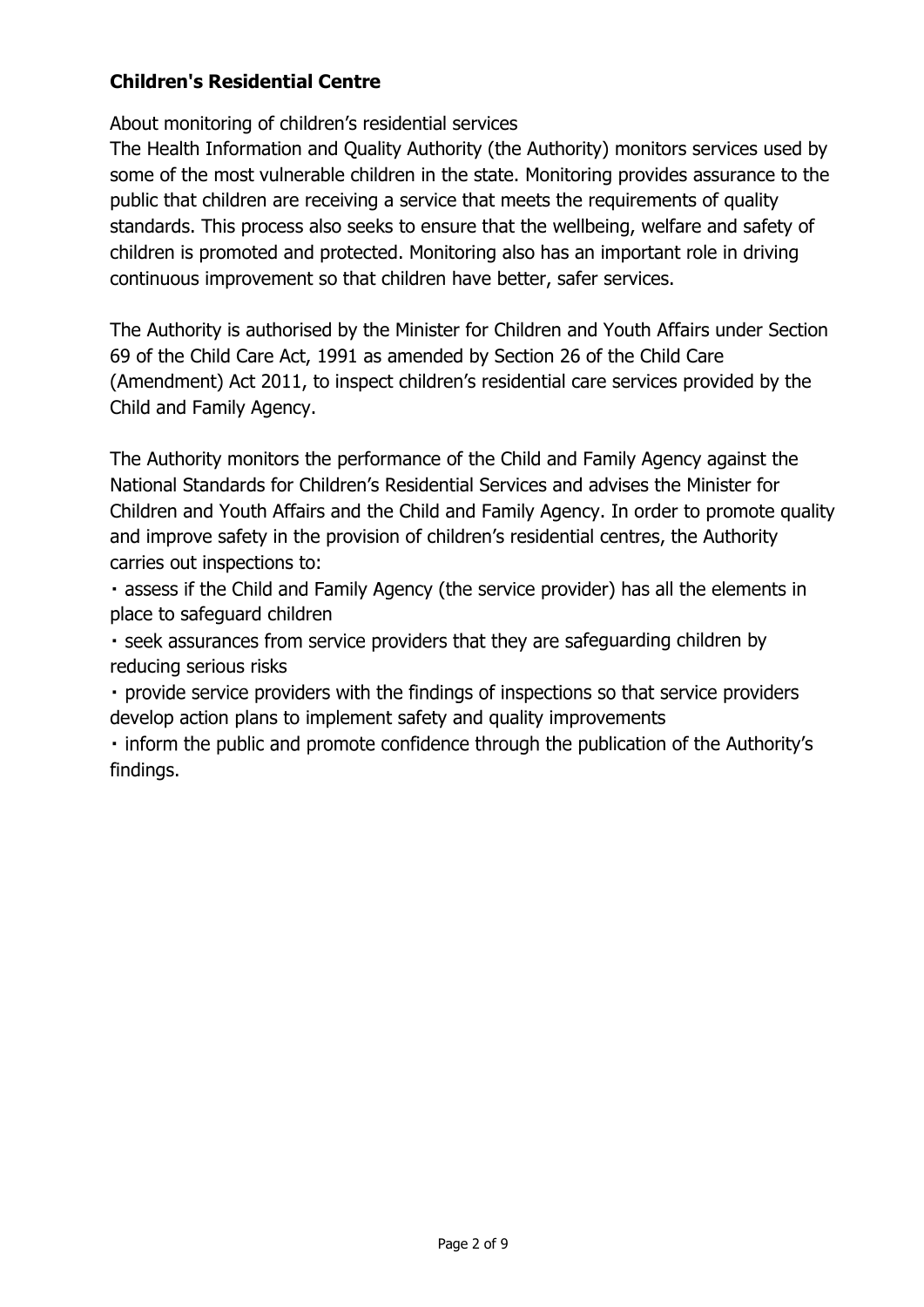## **Compliance with National Standards for Children's Residential Services**

## **The inspection took place over the following dates and times:**

From: To: 11 November 2016 09:30 11 November 2016 14:30

During this inspection, inspectors made judgments against the National Standards for Children's Residential Services. They used four categories that describe how the Standards were met as follows:

- **Exceeds standard** services are proactive and ambitious for children and there are examples of excellent practice supported by strong and reliable systems.
- **Meets standard** services are safe and of good quality.
- **Requires improvement** there are deficits in the quality of services and systems. Some risks to children may be identified.
- **Significant risk identified** children have been harmed or there is a high possibility that they will experience harm due to poor practice or weak systems.

The table below sets out the Standards that were inspected against on this inspection.

| <b>Standard</b>                              | <b>Judgment</b>      |
|----------------------------------------------|----------------------|
| <b>Theme 1: Child - centred Services</b>     |                      |
|                                              |                      |
| <b>Standard 4: Children's Rights</b>         | Meets standard       |
| <b>Theme 2: Safe &amp; Effective Care</b>    |                      |
|                                              |                      |
| <b>Standard 5: Planning for Children and</b> | Meets standard       |
| <b>Young People</b>                          |                      |
| <b>Standard 10: Premises and Safety</b>      | Meets standard       |
| <b>Theme 3: Health &amp; Development</b>     |                      |
|                                              |                      |
| <b>Standard 8: Education</b>                 | Meets standard       |
| <b>Standard 9: Health</b>                    | Requires improvement |
| Theme 4: Leadership, Governance &            |                      |
| <b>Management</b>                            |                      |
|                                              |                      |
| <b>Standard 2: Management and</b>            | Requires improvement |
| <b>Staffing</b>                              |                      |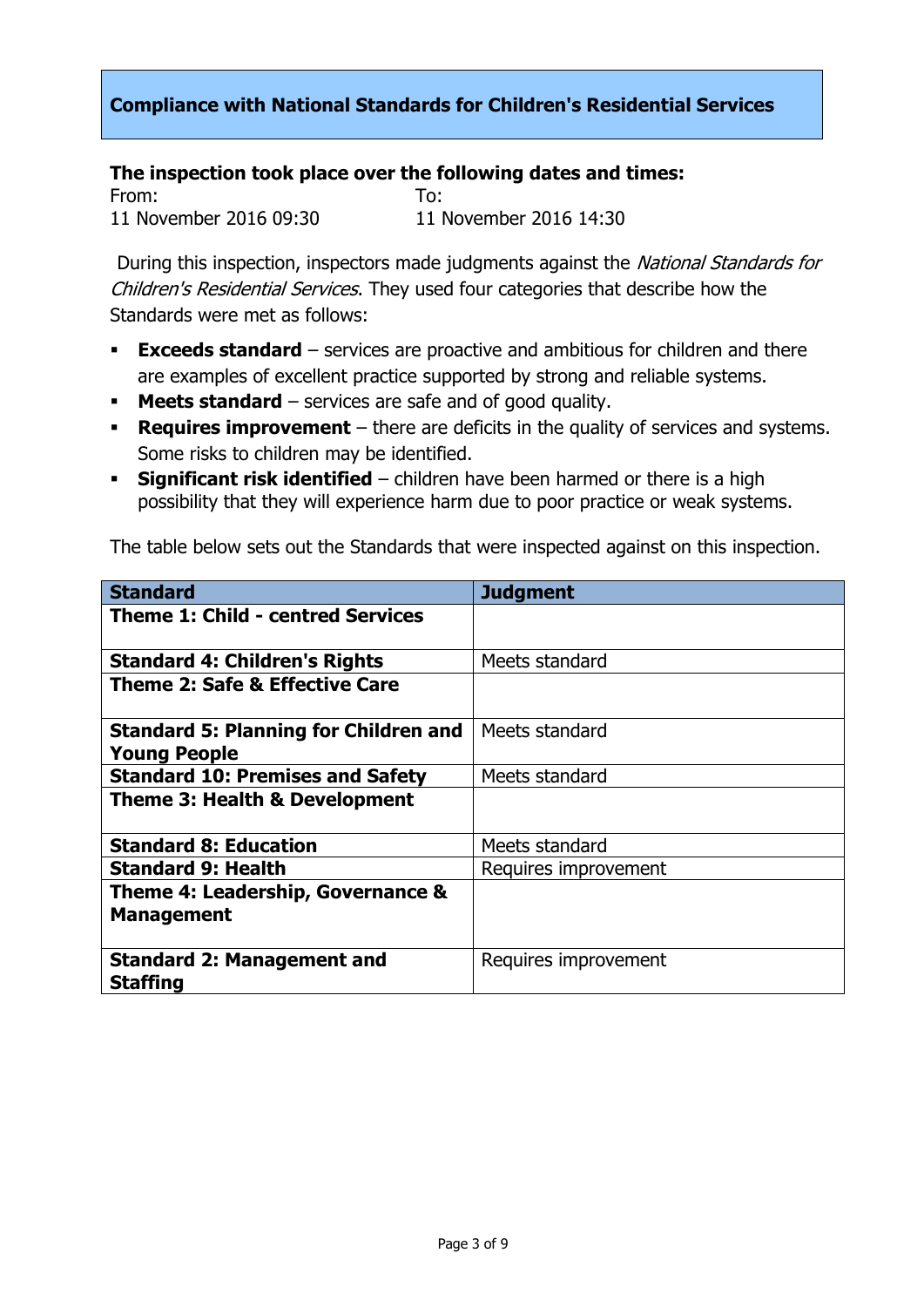## **Summary of Inspection findings**

The centre was a detached two story house located in a residential area of North Dublin. The service provided medium to long-term care to four young people from the ages of 12 to 18 years. The area was well served by facilities like schools, shops and public transport. At the time of the inspection, there were 4 children living in the centre.

During this inspection, inspectors met with or spoke to 1 child, managers and staff. Inspectors observed practices and reviewed documentation such as statutory care plans, child-in-care reviews, relevant registers, policies and procedures, children's files and staff files.

The purpose of this inspection was to review the actions undertaken as a result of a full inspection of the service (Mon:17154) carried out on 22 to 23 March 2016. At the previous inspection, four standards were met and six standards required improvement. Some areas that required improvement included records of individual work with children, the complaints process, education, and medication management. This inspection found that children continued to receive good quality care in the centre and that their rights were well respected and promoted. While several actions were implemented by the centre, some actions remained outstanding such as medication management and some quality assurance systems.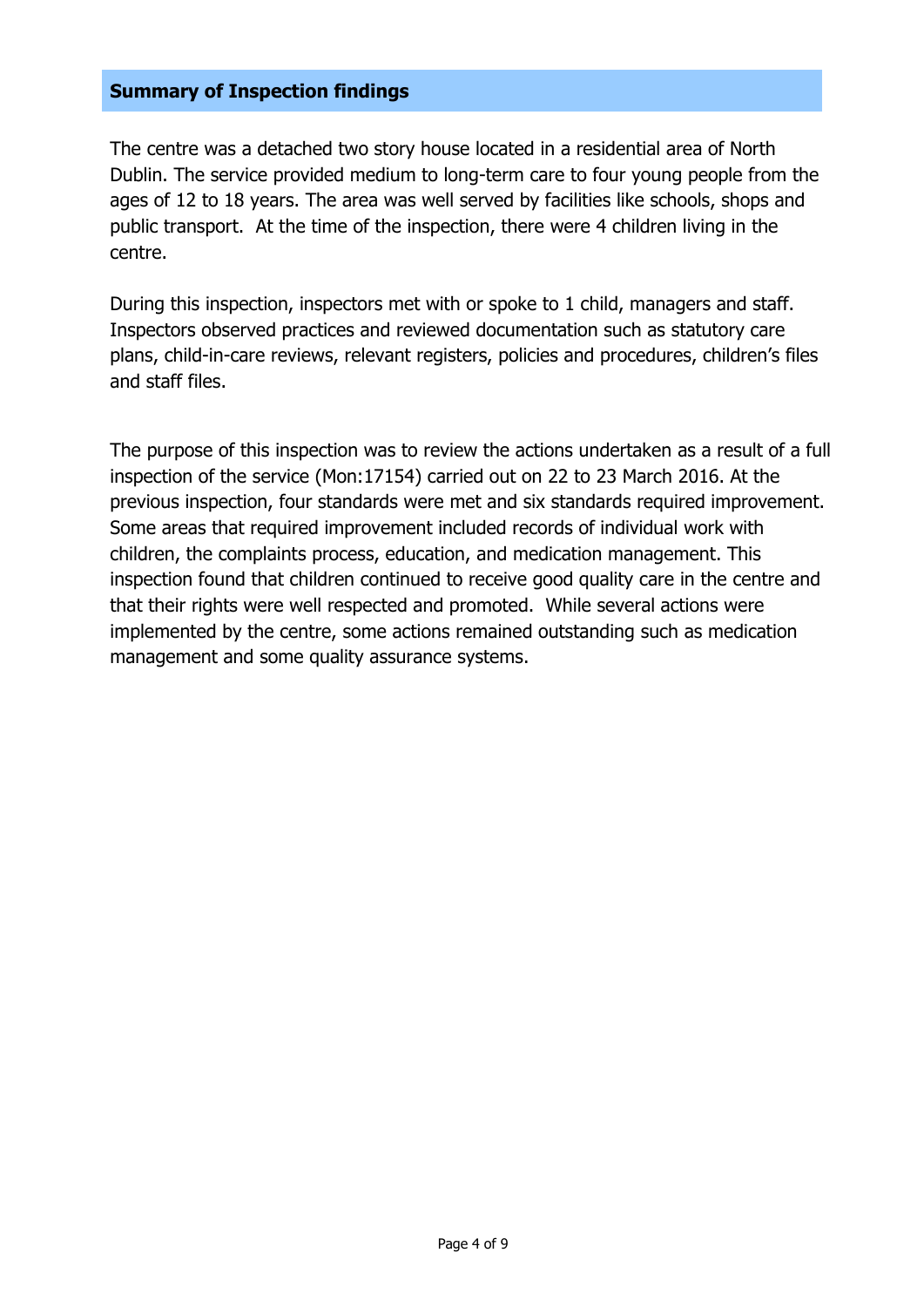# **Inspection findings and judgments**

## **Theme 1: Child - centred Services**

Services for children are centred on the individual child and their care and support needs. Child-centred services provide the right support at the right time to enable children to lead their lives in as fulfilling a way as possible. A child-centred approach to service provision is one where services are planned and delivered with the active involvement and participation of the children who use services.

#### **Standard 4: Children's Rights**

The rights of young people are reflected in all centre policies and care practices. Young people and their parents are informed of their rights by supervising social workers and centre staff.

## **Inspection Findings**

The previous inspection found that children's rights were respected and promoted by staff and that children felt listened to. However, there were some areas identified for improvement in relation to children's access to their records and also the complaints procedure.

Improvements were made in relation to children accessing their information, in particular their daily logs. The centre manager said that some children read their daily logs and sometimes but not always signed these when they read them. Inspectors reviewed children's daily logs and found evidence that children had accessed and signed these on several occasions.

Complaints were dealt with appropriately and children knew how to make a complaint. There were two complaints made by children since the previous inspection. These complaints were responded to in a timely way and the details were well recorded. Good individual work was carried out with children following each complaint and efforts were made to ensure that children were satisfied with the outcomes. Each record of complaint recorded the complainant's satisfaction. Staff encouraged children to link in with advocacy services to provide them with further support around their complaints. One complaint was followed up by the alternative care manager and records showed that the centre contacted the social work department in order to advocate on behalf of the child and support their wishes.

## **Judgment:** Meets standard

## **Theme 2: Safe & Effective Care**

Services promote the safety of children by protecting them from abuse and neglect and following policy and procedure in reporting any concerns of abuse and/or neglect to the relevant authorities. Effective services ensure that the systems are in place to promote children's welfare. Assessment and planning is central to the identification of children's care needs.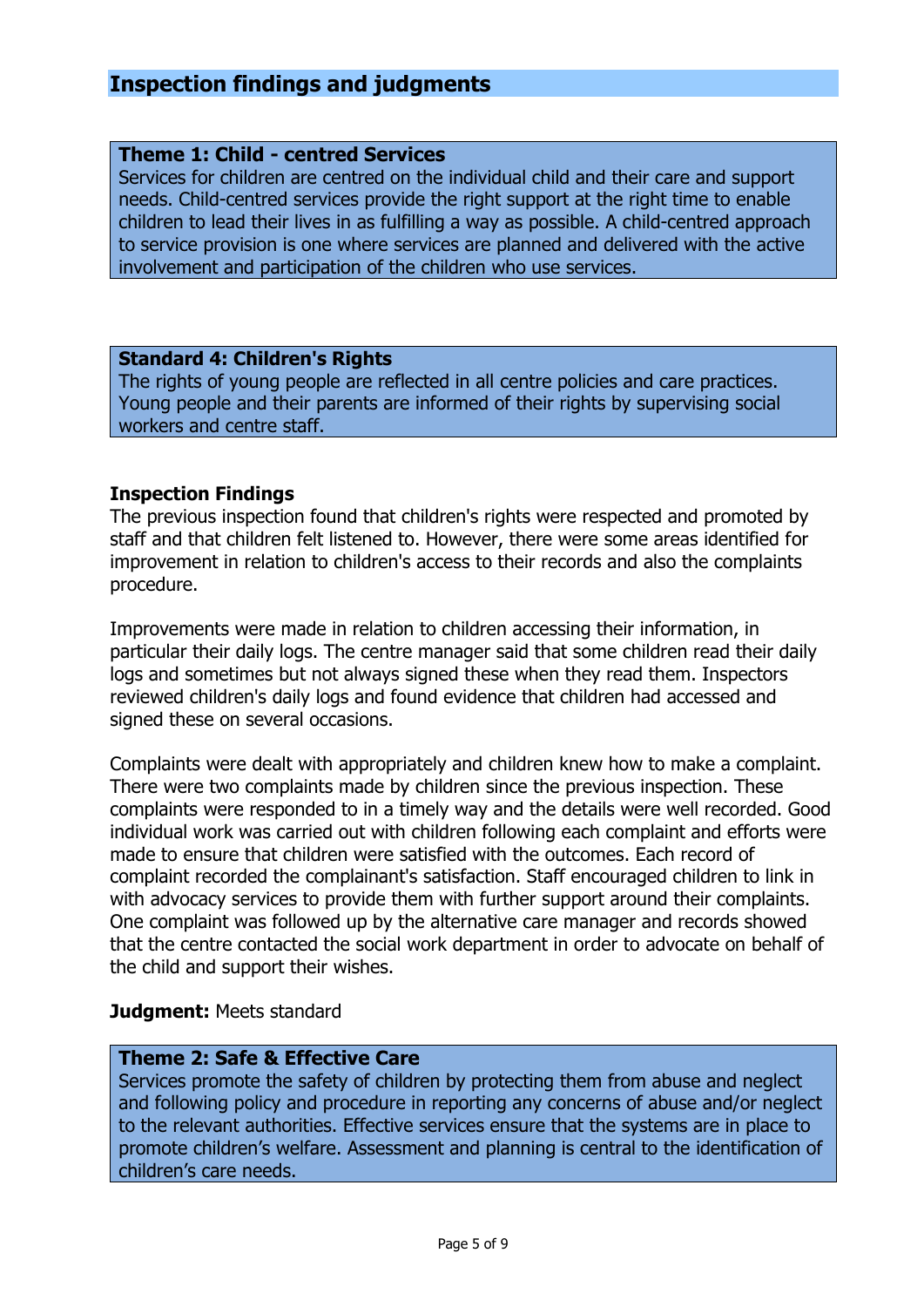## **Standard 5: Planning for Children and Young People**

There is a statutory written care plan developed in consultation with parents and young people that is subject to regular review. This plan states the aims and objectives of the placement, promotes the welfare, education, interests and health needs of young people and addresses their emotional and psychological needs. It stresses and outlines practical contact with families and, where appropriate, preparation for leaving care.

## **Inspection Findings**

The previous inspection found that children at the centre received good quality care and that children spoke positively about their experience of living at the centre. However, some records did not reflect the level of work being done to support children around behaviour that challenged.

Improvements were made in relation to the quality of individual crisis management plans and these provided staff with good guidance around how to manage children's behaviour. For example, the crisis management plan for one child who presented with behaviour that challenged included detailed guidance for staff about how to manage pre-crisis, escalation, outburst and recovery stages of behaviour.

There was good individual work carried out with children. Staff supported and encouraged children to manage their own behaviour and stay safe. Inspectors reviewed records of individual sessions which were carried out following incidents such as substance misuse, property damage and children going missing from care. During individual sessions with children, staff ensured that concerns were clearly outlined to children, boundaries were set and children were given the opportunity to discuss their behaviour and explore their feelings.

The centre had completed a process of implementing a new placement plan format. Placement plans and placement progress reports contained good quality and relevant information in relation to the current needs of children and actions needed to address these needs. Placement plans were reflective of care plans, and where up-to-date care plans were not available, placement plans and placement progress reports were appropriately updated by the centre. However, while some placement plans provided timeframes for actions, some placement plans did not.

## **Judgment:** Meets standard

## **Standard 10: Premises and Safety**

The premises are suitable for the residential care of young people and their use is in keeping with their stated purpose. The centre has adequate arrangements to guard against the risk of fire and other hazards in accordance with Articles 12 and 13 of the Child Care (Placement of Children in Residential Care) Regulations, 1995.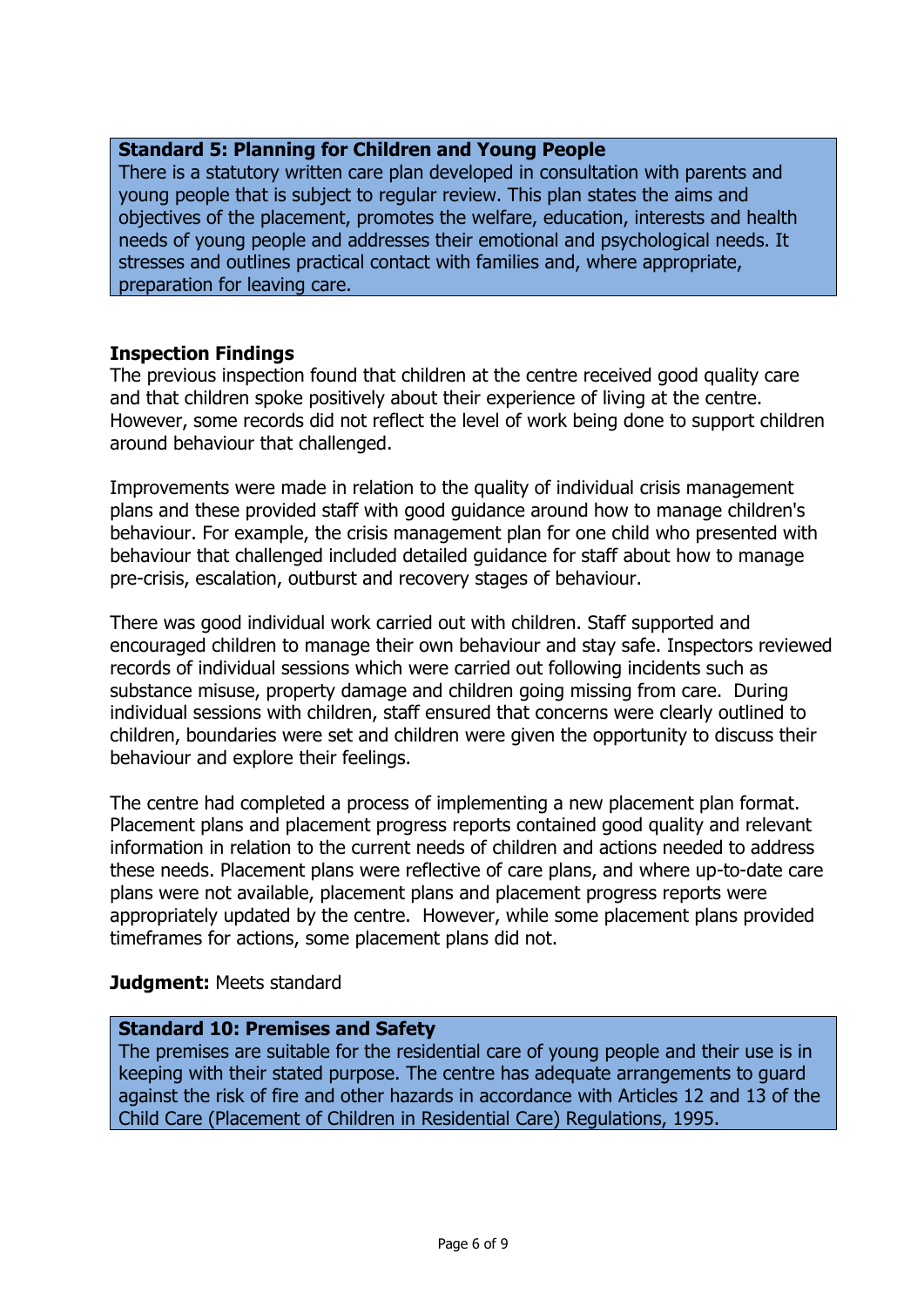## **Inspection Findings**

The centre continued to be well-maintained, spacious and nicely decorated. There were improvements required from the previous inspection in relation to the recording of fire drills and this was implemented by the centre. There was one fire drill held since the last inspection. This was well recorded and included details of children and staff who participated.

## **Judgment:** Meets standard

## **Theme 3: Health & Development**

The health and development needs of children are assessed and arrangements are in place to meet the assessed needs. Children's educational needs are given high priority to support them to achieve at school and access education or training in adult life.

## **Standard 8: Education**

All young people have a right to education. Supervising social workers and centre management ensure each young person in the centre has access to appropriate education facilities.

## **Inspection Findings**

The previous inspection found that the centre prioritised and promoted education, but not all children had an identified educational placement. Inspectors found that all children at the centre were attending appropriate educational placements and that they completed state examinations. The centre worked collaboratively with children, their families, schools and social workers in order to support children to maintain their educational placements.

## **Judgment:** Meets standard

## **Standard 9: Health**

The health needs of the young person are assessed and met. They are given information and support to make age-appropriate choices in relation to their health.

## **Inspection Findings**

Children continued to appropriately access healthcare services and were supported to engage in therapeutic services. Improvements were made since the last inspection in relation to medication management practices.

The centre had implemented interim guidelines around medication management and these provided clear guidance for staff in how to appropriately administer medication to children. Only medication that was prescribed by a registered prescriber was administered by staff. This included medications that would typically be bought over the counter. There were no children taking regular prescribed medication and only overthe-counter medication was kept at the centre. Prescribed over-the-counter medication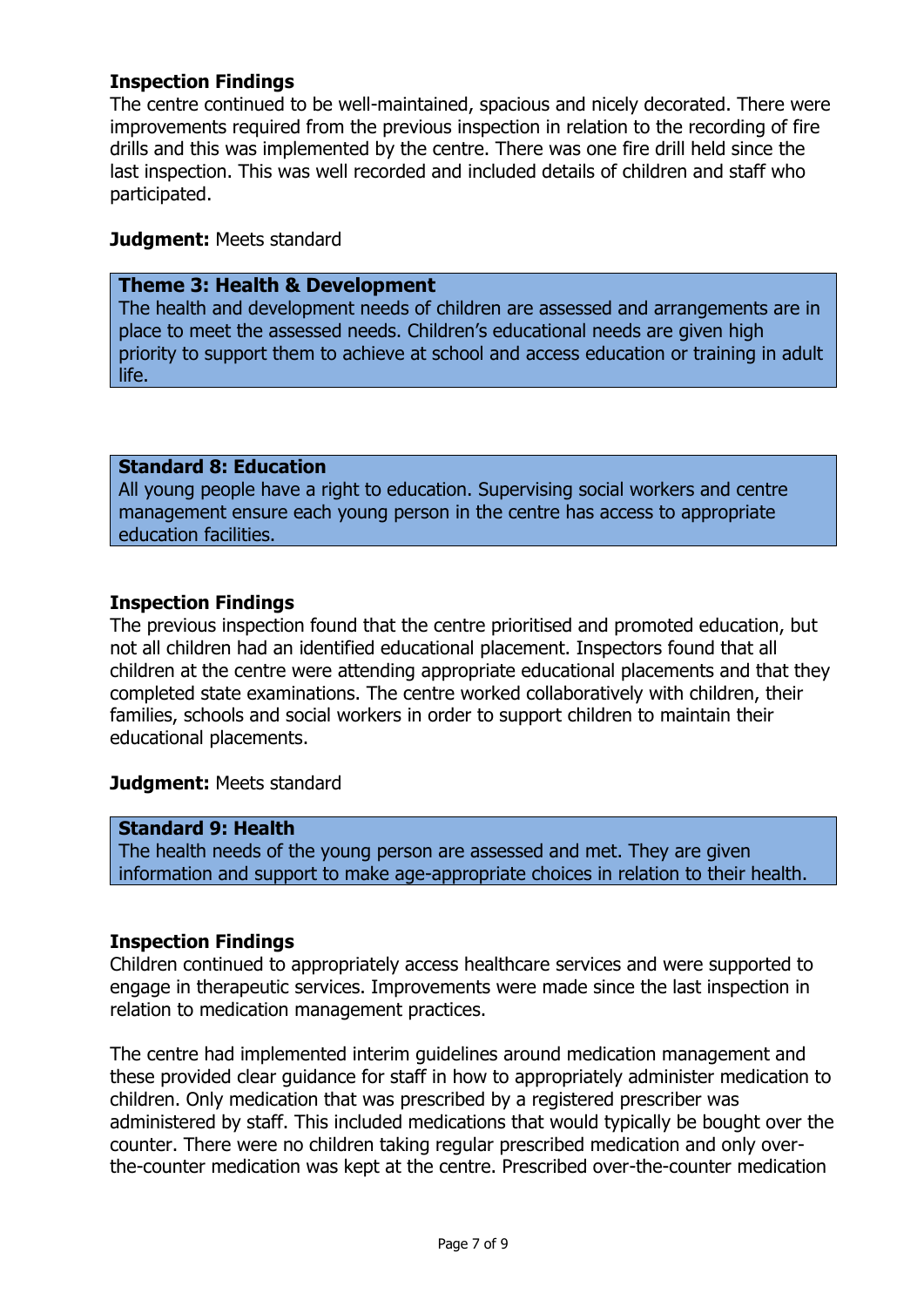was given to children for minor ailments as needed. A copy of prescriptions were kept at the centre. Medication kept at the centre had clear instructions, was correctly counted and co-signed by staff and children. The centre manager and the deputy centre manager recently attended training in medication management. However the staff team had not received training in this. The centre was still waiting on a new national policy to be rolled out.

## **Judament: Requires improvement**

## **Theme 4: Leadership, Governance & Management**

Effective governance is achieved by planning and directing activities, using good business practices, accountability and integrity. In an effective governance structure, there are clear lines of accountability at individual, team and service levels and all staff working in the service are aware of their responsibilities. Risks to the service as well as to individuals are well managed. The system is subject to a rigorous quality assurance system and is well monitored.

## **Standard 2: Management and Staffing**

The centre is effectively managed, and staff are organised to deliver the best possible care and protection for young people. There are appropriate external management and monitoring arrangements in place.

## **Inspection Findings**

The centre continued to be well managed with clear lines of responsibility and good leadership from the centre manager. However, some actions from the previous inspection remained outstanding.

There continued to be room for improvement in relation to the recording of decisions made by the centre manager and deputy centre manager. As the deputy centre manager had reduced their hours, they were no longer as involved in all decisionmaking processes. The centre manager said that decisions made between them and the deputy centre manager were recorded at supervision. Inspectors reviewed supervision records and found that some records contained information in relation to decisions about staff issues and plans but some records contained commentary rather than clear discussion and the decisions made.

There was no progress made in relation to some staff members obtaining appropriate qualifications.

Children's files continued to be well organised and of good quality. However, inspectors did not find documentary evidence of children's file audits being carried out.

**Judgment: Requires improvement**